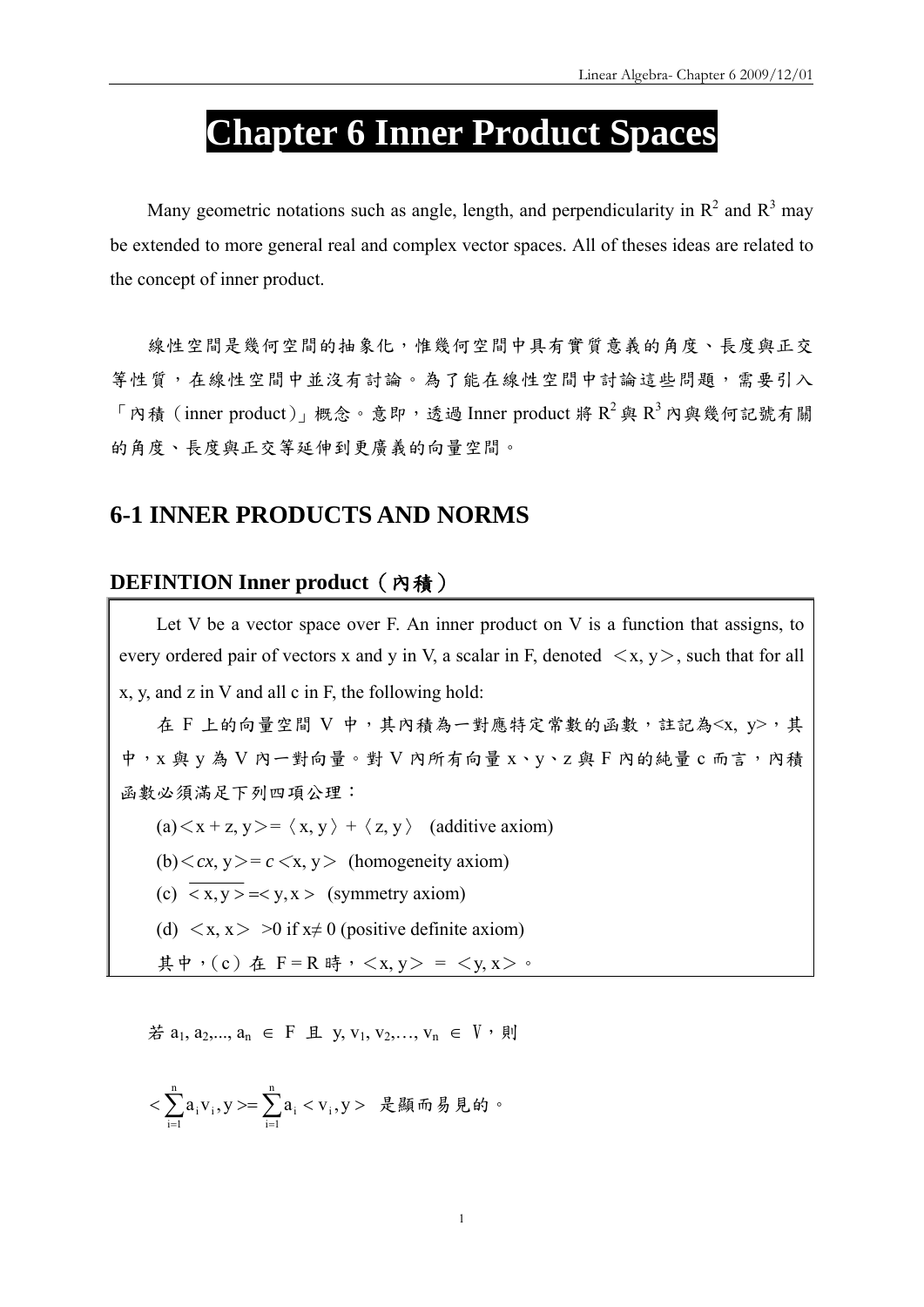### **EXAMPLE 1**

For  $x = (a_1, a_2,..., a_n)$  and  $y = (b_1, b_2,..., b_n)$  in  $F^n$ , define x 與 y 為 n-tuples,其內積定義為  $\langle x, y \rangle = \sum_{i=1}^n$ n  $i = 1$  $x, y \ge \sum a_i \overline{b_i}$  (Standard inner product) 符合(a)(b)(c)(d)四項公理? YES! 是否符合(a)? 令  $z = (c_1, c_2, ..., c_n)$ ,則  $\langle x + z, y \rangle = \sum_{i=1}^{\infty} (a_i + c_i) \overline{b_i} = \sum_{i=1}^{\infty} a_i \overline{b_i} + \sum_{i=1}^{\infty} c_i \overline{b_i} = \langle x, y \rangle + \langle z, y \rangle$ n  $i = 1$  $i$ <sup>U</sup> $i$ n  $i = 1$  $i$ <sup>U</sup>i n  $i = 1$  $i \perp \mathbf{v}_i \cdot \mathbf{v}_i$ Thus, for  $x = (1 + i, 4)$  and  $y = (2 - 3i, 4 + 5i)$  in  $C^2$ ,  $\langle x, y \rangle = (1 + i)(2 + 3i) + 4(4 - 5i) = 15 - 15i$ .

### **EXAMPLE 2**

If  $\langle x, y \rangle$  is any inner product on a vector space V and  $r > 0$ , we may define another inner product by the rule  $\langle x, y \rangle = r \langle x, y \rangle$ . If  $r \leq 0$ , the (d) would not hold.

若 inner product 是以另一種方式定義,就不見得能符合四項公理。

### **EXAMPLE 3**

Let  $V = C([0, 1])$ , the vector space of real-valued continuous functions on [0, 1]. For  $f.g \in V, define$ V 是[0, 1]上實值連續函數的向量空間,對 V 內任意函數 f 與 g,其內積定義為  $\langle f, g \rangle = \int_0^1$  $\int_0^{\cdot} f(t)g(t)dt$ . 符合(a)(b)(c)(d)四項公理? YES!

### **DEFINITION Conjugate transpose or adjoint**

Let  $A \in M_{m \times n}$  (F). We define the conjugate transpose or adjoint of A to be the n×m matrix A\* such that  $(A^*)_{ij} = \overline{A_{ji}}$  for all i, j.

定義矩陣的共軛轉置或伴隨矩陣。

**EXAMPLE 4**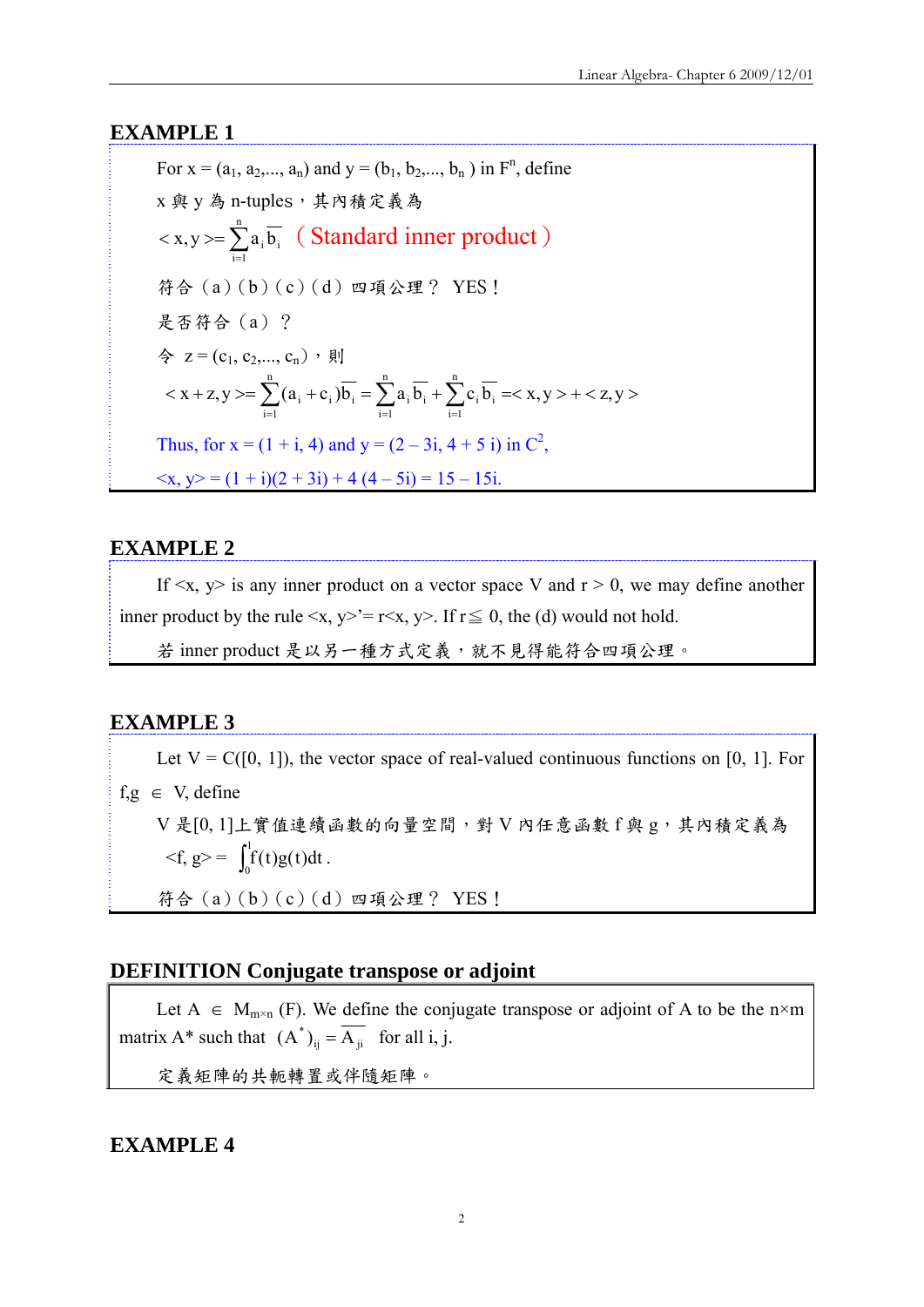$$
A = \begin{bmatrix} i & 1+2i \\ 2 & 3+4i \end{bmatrix}
$$
  
\n
$$
\text{and} \quad A^* = \begin{bmatrix} -i & 2 \\ 1-2i & 3-4i \end{bmatrix}.
$$

若 X 與 V 被視為行向量,則<x, v> = v\*x。

### **EXAMPLE 5**

Let  $V = M_{n \times n}$  (F), and define <A,  $B > = tr(B^*A)$  for A,  $B \in V$ .

 $A$  與 B 為 V 任何矩陣,內積定義為<A, B>=tr(B\*A)

其中, The trace of a matrix A is defined by  $tr(A) = \sum_{i=1}^{n}$  $i = 1$  $A_{ii}$  。

符合(a)(b)(c)(d)四項公理? YES!

此 inner product definition 稱為「**Frobenius inner product**」。

### **DEFINITION Inner product space**

A vector space V over F endowed with a specific inner product is called an **INNER PRODUCT SPACE.**  佈於 F 的向量空間 V 賦予特定內積者,稱為內積空間。 If  $F = C$ , we call V a COMPLEX INNER PRODUCT SPACE. 若 F = C 者,該內積空間稱為複內積空間。 If  $F = R$ , we call V a REAL INNER PRODUCT SPACE. 若 F = R 者,該內積空間稱為實內積空間。

If V has an inner product  $\langle x, y \rangle$  and W is a subspace of V, then W is also an inner product space when the same function  $\langle x, y \rangle$  is restricted to the vectors  $x, y \in W$ .

若 V 擁有一內積函數<x, y>且 W 為 V 的子空間,則當相同的內積函數<x, y>被限 制是來自 W 時,W 亦為一內積空間。

### **SPACE H of continuous complex-valued functions**

Space H of continuous complex-valued functions defined on the interval [0,  $2\pi$ ] with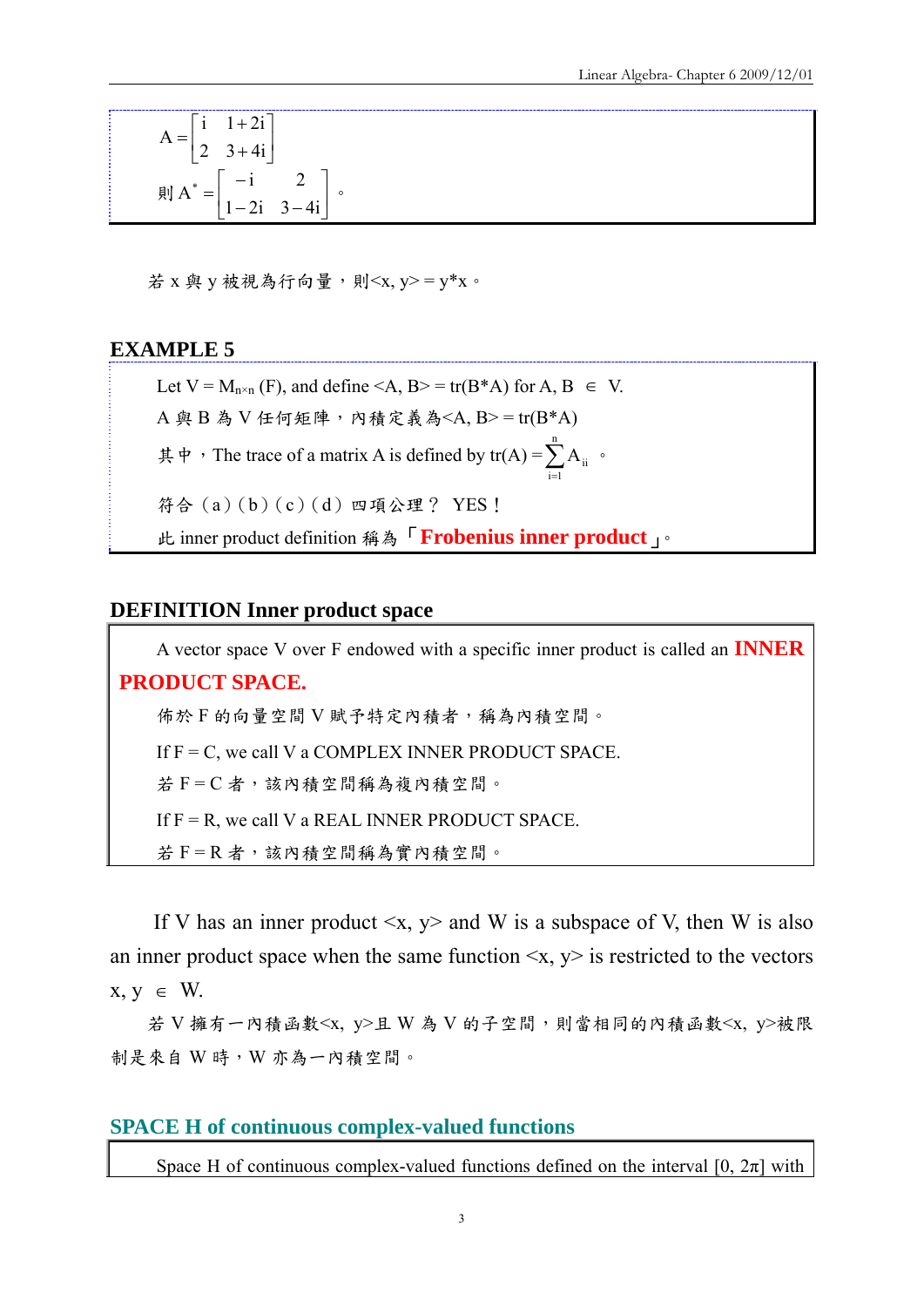the inner product

 $H$ 為一定義在區間 $[0, 2π]$ ,類似  $C([0, 1])$ 的連續複值函數空間,其內積定義為  $f(t)g(t)dt$ 2  $f, g \geq \frac{1}{2\pi} \int_0^{2\pi}$  $\pi$  $\langle f, g \rangle = \frac{1}{2} \int_{0}^{\infty} f(t)g(t)dt$ 

### **Theorem 6.1**

Let V be an inner product space. Then for x, y,  $z \in V$  and  $c \in F$ , the following statements are true.  $V$ 為一內積空間,對  $V$  內的  $x \cdot y \cdot z$  及  $F$  內的  $c$  而言, 下列敘述為真: (a)  $\langle x, y + z \rangle = \langle x, y \rangle + \langle x, z \rangle$ (b)  $\langle x, cy \rangle = \overline{c} \langle x, y \rangle$ (c)  $\langle x, 0 \rangle = \langle 0, x \rangle = 0$ . (d)  $\langle x, x \rangle = 0$  if and only if  $x = 0$ . (e) If  $\langle x, y \rangle = \langle x, z \rangle$  for all  $x \in V$ , then  $y = z$ .

### **DEFINITION Norm**(範數) **or Length**

Let V be an inner product space. For  $x \in V$ , we define the norm or length of x by  $\|x\| = \sqrt{\langle x, x \rangle}$ .

# **EXAMPLE 6** 歐式長度定義

Let  $V = F^n$ . If  $x = (a_1, a_2, ..., a_n)$ , then x 為 n-tuples, 其長度可定義為:  $n = 2$   $1^{1/2}$  $i = 1$  $\|\mathbf{x}\| = \|\mathbf{a}_1, \mathbf{a}_2, ..., \mathbf{a}_n\| = |\sum_{i=1}^{n} \mathbf{a}_i|$  $\overline{\phantom{a}}$  $\overline{\phantom{a}}$  $\perp$  $\overline{\phantom{a}}$  $\mathsf{I}$  $\mathbf{r}$  $\|\mathbf{a}_1, \mathbf{a}_2, ..., \mathbf{a}_n\| = \left[\sum_{i=1}^n |a_i|\right]^2$  is the **Euclidean** definition of length.

### **Theorem 6.2**

Let V be an inner product space over F. Then for all  $x, y \in V$  and  $c \in F$ , the following statements are true.

V為一佈於F的內積空間,對 V 內所有 x、y 及 F 內的 c 而言, 下列敘述為真: 下列敘述為真: (a)  $\|cx\| = |c| \cdot \|x\|$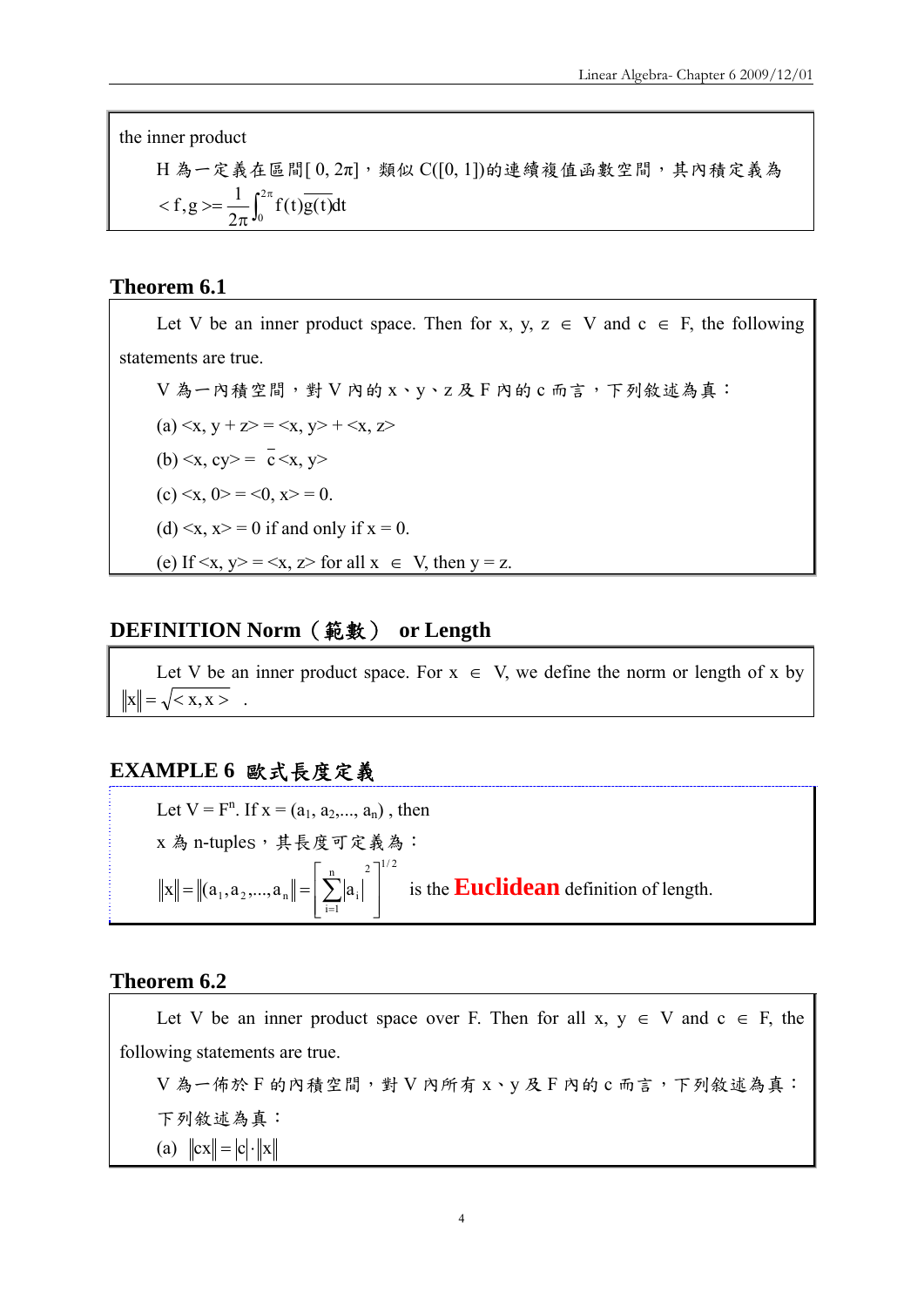- (b)  $\|x\| = 0$  if and only if  $x = 0$ . In any case,  $\|x\| \ge 0$ .
- (c) Cauchy-Schwarz inequality  $\left| \langle x, y \rangle \right| \leq \|x\| \cdot \|y\|$ .
- (d) Triangle inequality  $|x + y| \le ||x|| + ||y||$ .

### **EXAMPLE 7**

For  $F<sup>n</sup>$ , we may apply (c) and (d) of Theorem 6.2 to the standard inner product to obtain the following well-known inequalities:

對 F<sup>n</sup> 內的 n-tuple,將定理 6.2 的 (c)與 (d)應用到 standard inner product 可獲 得下列知名的不等式:

$$
\left|\sum_{i=1}^{n} a_{i} \overline{b_{i}}\right| \leq \left[\sum_{i=1}^{n} |a_{i}|^{2}\right]^{1/2} \left[\sum_{i=1}^{n} |b_{i}|^{2}\right]^{1/2}
$$

$$
\left[\sum_{i=1}^{n} |a_{i} + b_{i}|^{2}\right]^{1/2} \leq \left[\sum_{i=1}^{n} |a_{i}|^{2}\right]^{1/2} + \left[\sum_{i=1}^{n} |b_{i}|^{2}\right]^{1/2}
$$

$$
\neq \psi, \quad \hat{\mathcal{F}} - \text{fik} \neq \psi, \quad \overline{\mathcal{F}} \ll \langle x, y \rangle = \|x\| \|y\| \cos \theta \ll \mathcal{F} \text{ in } \mathbb{R} \text{ s.}
$$

For  $x = (a_1, a_2, \dots, a_n)$  and  $y = (b_1, b_2, \dots, b_n)$  in  $F^n$ , define **Standard inner product**  $\langle x, y \rangle = \sum_{i=1}^n$ n  $i = 1$  $x, y \ge \sum a_i b_i$ 

# **DEFINITION Orthogonal**、**Orthonormal**

Let V be an inner product space.

Vectors x and y in V are **orthogonal** if  $\langle x, y \rangle = 0$ .

兩向量正交。

A subset of V is **orthogonal** if any two distinct vectors in S are orthogonal.

子集合正交。

A vector x in V is a **unit vector** if  $||x|| = 1$ .

單位向量。

A subset S of V is **orthonormal** if S is **orthogonal** and consists entirely of **unit** 

**vectors**.

子集合為 orthonormal(單範正交),表示其為正交子集合且由單位向量所組成。

# **DEFINITION Normalizaing**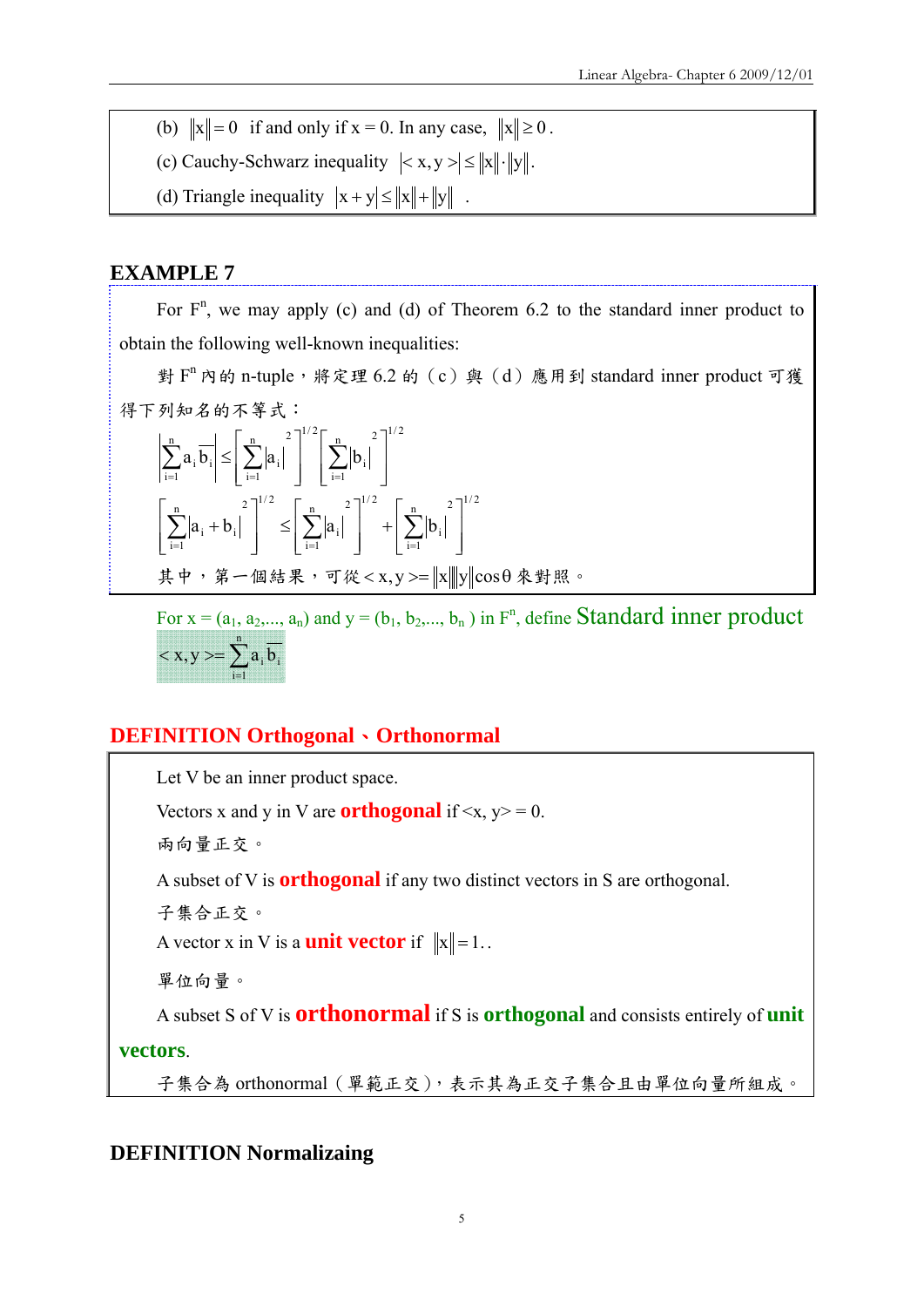The process of multiplying a nonzero vector by the reciprocal of its length is called **normalizing**.

 $x \rightarrow (1/\Vert x \Vert) x$ .

正規化,是一種過程,將任一非零向量變成一單位向量。

### **EXAMPLE 8 Normalizing process**

In  $F^3$ ,  $\{(1, 1, 0)\}, (1, -1, 1), (-1, 1, 2)\}$  is an orthogonal set of nonzero vectors, but it is not orthonormal; however, if we normalize the vectors in the set, we obtain the orthonormal set

$$
\left\{\frac{1}{\sqrt{2}}(1,1,0),\frac{1}{\sqrt{3}}(1,-1,1),\frac{1}{\sqrt{6}}(-1,1,2)\right\}.
$$

獲得一 Orthonormal set。

### **EXAMPLE 9 Orthonormal subset**

Recall the inner product space H. 內積空間 H 的 orthonormal subset S, 定義 S = {  $f_n$ : n is an integer}; 其中,  $f_n(t) = e^{int}$ For any integer n, let  $f_n(t) = e^{int}$ , where  $0 \le t \le 2\pi$ .  $S = \{ f_n : n \text{ is an integer} \}$  is a subset and orthonormal subset of H.  $e^{imt} e^{int} dt = ... = 0$ 2  $f_{m}, f_{n} \geq \frac{1}{2} \int_{1}^{2}$ 0  $\langle f_m, f_n \rangle = \frac{1}{2\pi} \int_0^{2\pi} e^{imt} \overline{e^{int}} dt = ... = 0$  and  $e^{int} e^{int} dt = ... = 1$ 2  $f_n, f_n \geq \frac{1}{2} \int_1^2$ 0  $\langle f_n, f_n \rangle = \frac{1}{2\pi} \int_0^{2\pi} e^{int} \overline{e^{int}} dt = ...$ In other words,  $\langle f_m, f_n \rangle = \delta_{mn}$ .

# **6-2 THE GRAM-SCHMIDT ORTHOGONALIZATION PROCESS AND ORTHOGONAL COMPLEMENT**

The role of standard ordered bases of  $C<sup>n</sup>$  and  $R<sup>n</sup>$ ? 前面章節已知 C"與 R"上標準有序基底的特殊性質:

Basis vectors form an orthonormal set.

- The building blocks of vector spaces.
- $\blacktriangleright$  The building blocks of inner product spaces.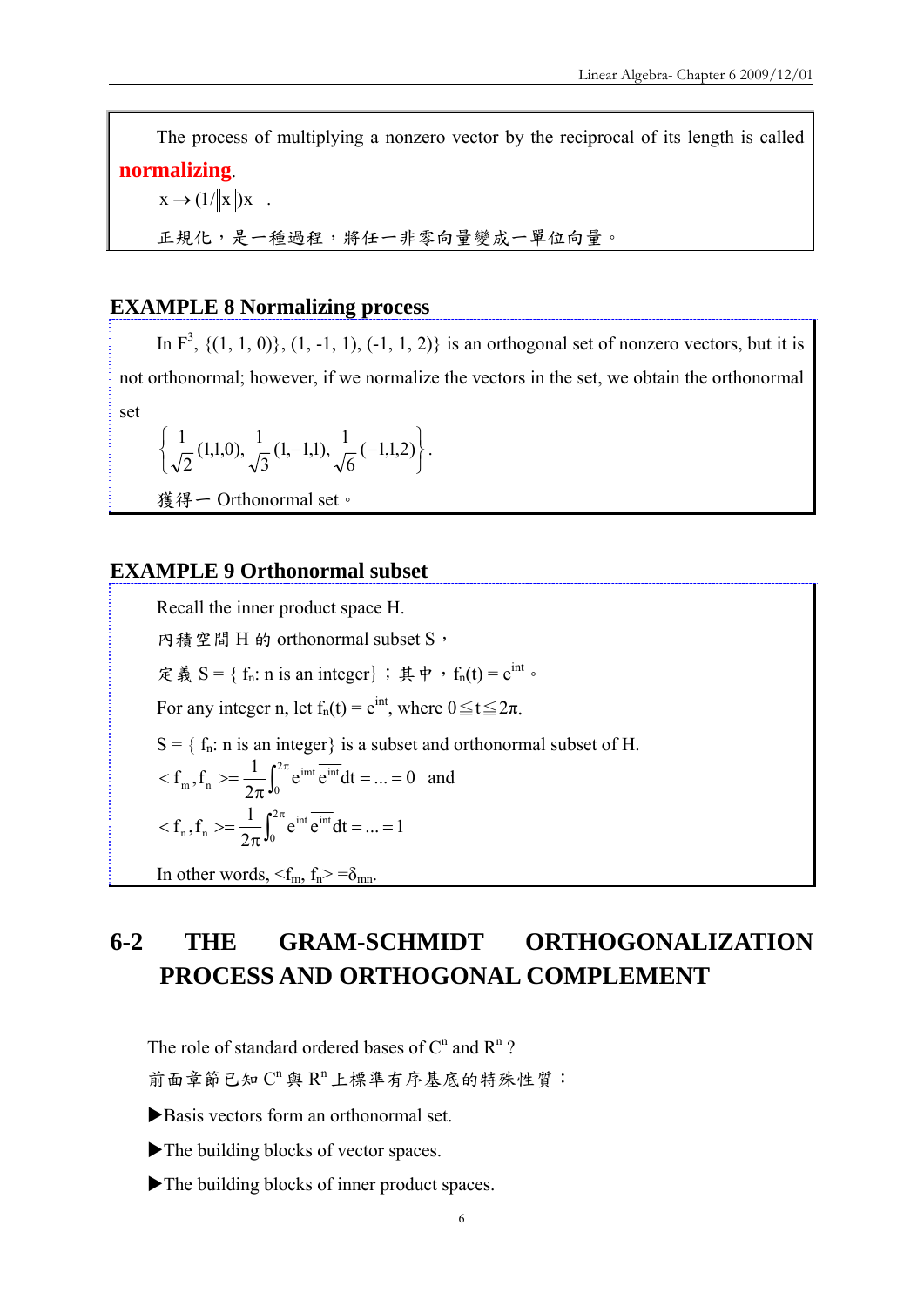### **DEFINITION Orthonormal basis**

Let V be an inner product space. A subset of V is an orthonormal basis for V if it is an **ordered basis** that is **orthonormal**.

單範正交基底?為一單範正交的一組有序基底。

### **EXAMPLE 1**

The standard ordered basis for  $F^n$  is an **orthonormal basis** for  $F^n$ . Fn 的標準有序基底是 Fn 的 **orthonormal basis**。

### **EXAMPLE 2**

The set { 
$$
\left(\frac{1}{\sqrt{5}}, \frac{2}{\sqrt{5}}\right), \left(\frac{2}{\sqrt{5}}, \frac{-1}{\sqrt{5}}\right) }
$$
 is an **orthonormal basis** for R<sup>2</sup>.  
為一學ë.

### **Theorem 6.3**

Let V be an inner product space and  $S = \{v_1, v_2, \dots, v_k\}$  be an orthogonal subset of V consisting of nonzero vectors. If  $y \in span(S)$ , then i k  $\sum_{i=1}$   $\left\| \mathbf{v}_i \right\|^2$ i  $\frac{1}{2}$  v v  $y = \sum_{i=1}^{k} \frac{y y_i y_i}{\left\|y_i\right\|^2} v_i$  $S = \{v_1, v_2, \ldots, v_k\}$ 是 V 的 orthogonal subset, y 為 S 生成集的元素。 既然 y ∈ span (S), 則 y 可寫成 S 的 elements 的 linear combination y =  $\sum_{i=1}^{k} a_i v_i$ .  $i = 1$ 其中,  $a_i = \frac{y_i + y_i}{n}$ i  $\mathbf{v}_i = \frac{\sum \mathbf{y}, \mathbf{v}_i}{\left\| \mathbf{v}_i \right\|^2}$  $a_i = \frac{}{\sqrt{2}}$  即為 Linear combination 的係數。

### **Corollary 1 to Theorem 6.3**

If, in addition to the hypothses of Theorem 6.3, S is orthonormal and  $y \in span(S)$ , then 在 Theorem 6.3 所列條件外, 加上 S is orthonormal subset,則 y 可寫成:

$$
y = \sum_{i=1}^{k} \langle y, v_i \rangle v_i
$$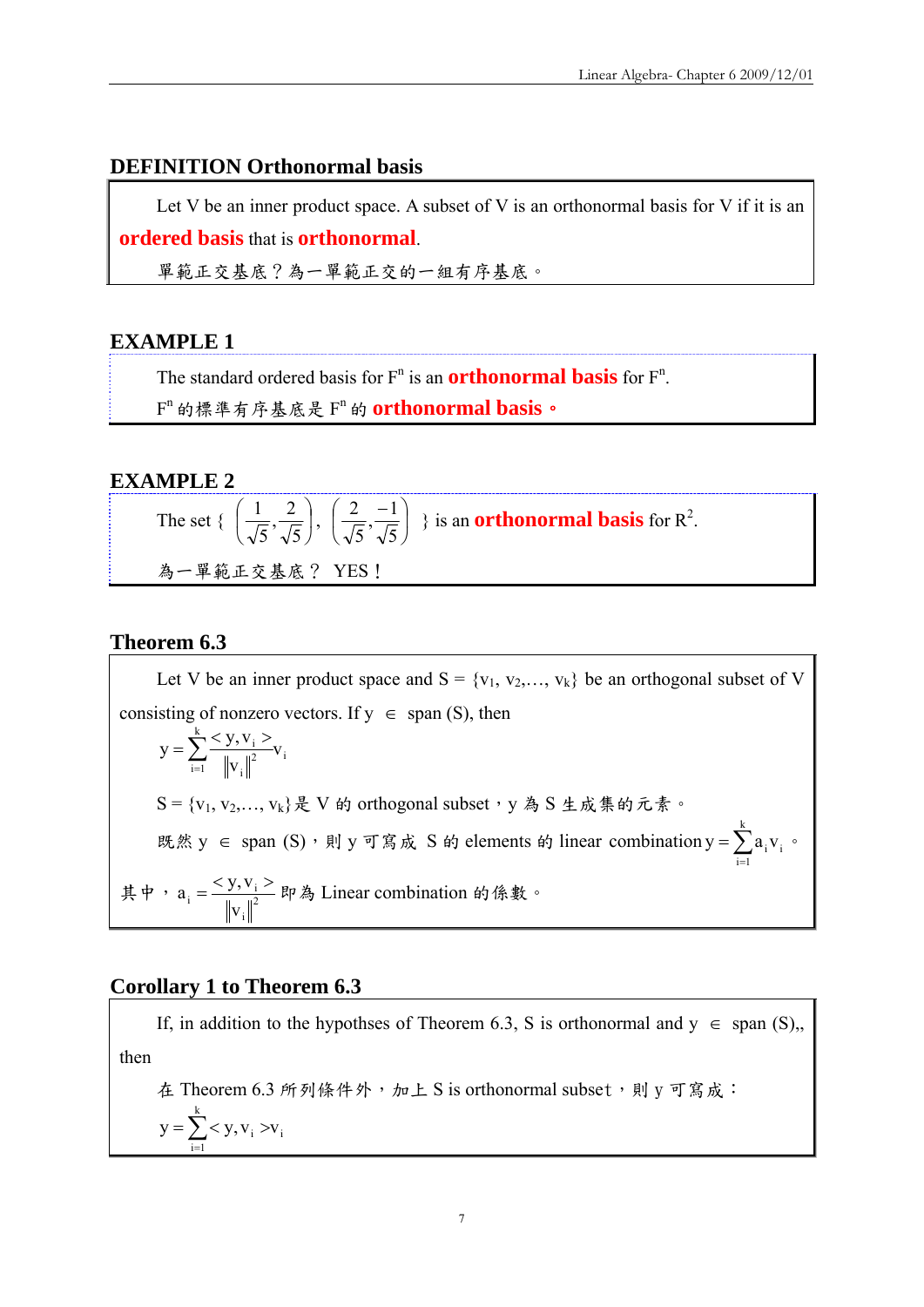### **Corollary 2 to Theorem 6.3**

Let V be an inner product space, and let S be an orthogonal subset of V consisting of nonzero vectors. Then S is linear independent.

若 S 是 Theorem 6.3 所稱,非零向量的 orthogonal subset,則 S 是線性獨立。

### **EXAMPLE 3**

The orthonormal set  $\{\frac{1}{\sqrt{2}}(1,1,0), \frac{1}{\sqrt{3}}(1,-1,1), \frac{1}{\sqrt{6}}(-1,1,2)\}$  is an **orthonormal basis** 

for  $R^3$ . Let  $x = (2, 1, 3)$ . The coefficients given by Corollary 1 to Theorem 6.3 that express x as a linear combination of the basis vectors are

$$
\{\frac{1}{\sqrt{2}}(1,1,0), \frac{1}{\sqrt{3}}(1,-1,1), \frac{1}{\sqrt{6}}(-1,1,2)\} \mathbb{A}-\text{orthonormal basis} \cdot \mathbb{A} \text{ \n H. Theorem 6.3 \n 6\n 7\n 7\n 8\n 8\n 9\n 9\n 1\n 1\n 1\n 1\n 1\n 1\n 1\n 1\n 1\n 1\n 1\n 1\n 1\n 1\n 1\n 1\n 1\n 1\n 1\n 1\n 1\n 1\n 1\n 1\n 1\n 1\n 1\n 1\n 1\n 1\n 1\n 1\n 1\n 1\n 1\n 1\n 1\n 1\n 1\n 1\n 1\n 1\n 1\n 1\n 1\n 1\n 1\n 1\n 1\n 1\n 1\n 1\n 1\n 1\n 1\n 1\n 1\n 1\n 1\n 1\n 1\n 1\n 1\n 1\n 1\n 1\n 1
$$

Corollary 1 表示 x 為基底向量線性組合的係數為

$$
a_1 = \frac{1}{\sqrt{2}} (2+1) = \frac{3}{\sqrt{2}}, \ a_2 = \frac{1}{\sqrt{3}} (2-1+3) = \frac{4}{\sqrt{3}}, a_3 = \frac{1}{\sqrt{6}} (-2+1+6) = \frac{5}{\sqrt{6}}
$$
  
(2,1,3) =  $\frac{3}{2}$ (1,1,0) +  $\frac{4}{3}$ (1,-1,1) +  $\frac{5}{6}$ (-1,1,2)

**How to cobstruct an orthogonal set from a linearly independent set of vector** *s* in such a way that both sets generate the same subspace.

如何從線性獨立子集合建構一組正交集合?

Consider a simple case,  $\{w_1, w_2\}$  is a linearly independent subset of an inner product space.

{w1, w2}是內積空間的線性獨立子集合。



We want to construct an orthogonal set from  $\{w_1, w_2\}$  that spans the same subspace. The set  $\{v_1, v_2\}$ ? 如何找出 $\{v_1, v_2\}$ , 讓 $\{v_1, v_2\}$ 與 $\{w_1, w_2\}$ 生成相同的子空間?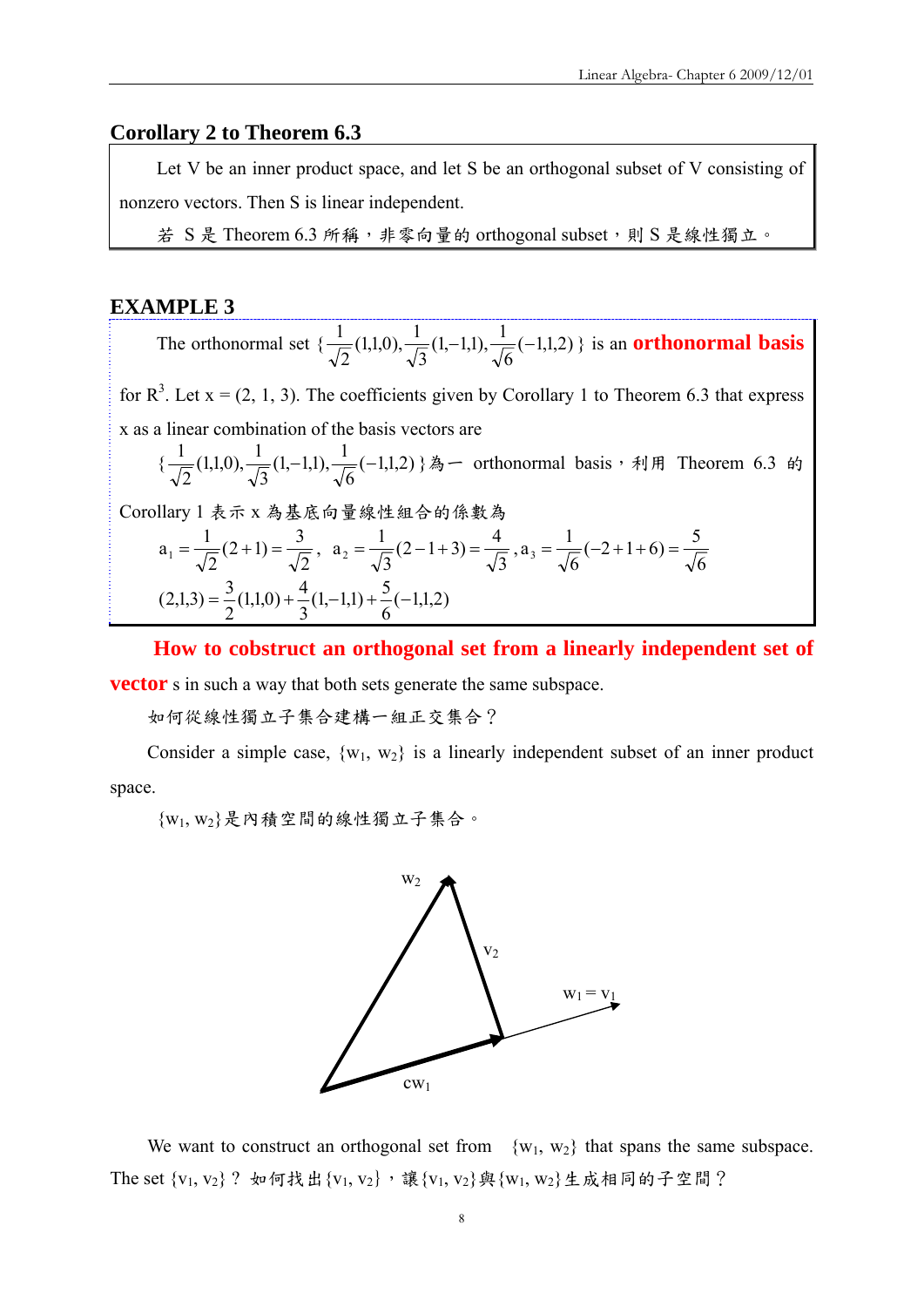$$
v_1 = w_1, v_2 = w_2 - cw_1 \quad c?
$$

$$
0 = \langle v_2, w_1 \rangle = \langle w_2 - cw_1, w_1 \rangle = \langle w_2, w_1 \rangle - c \langle w_1, w_1 \rangle
$$

$$
c = \frac{\langle w_2, w_1 \rangle}{\left\| w_1 \right\|^2}
$$

Thus 
$$
v_2 = w_2 - \frac{\langle w_2, w_1 \rangle}{\|w_1\|^2} w_1
$$

### **Theorem 6.4 Extended to finite LI subset**

Let V be an inner product space and  $S = \{w_1, w_2, \ldots, w_n\}$  be a linearly independent subset of V. Define  $S' = \{v_1, v_2, \ldots, v_n\}$ , where  $v_1 = w_1$  and 如何由 S = {w<sub>1</sub>, w<sub>2</sub>,..., w<sub>n</sub>},建構出 S' = {v<sub>1</sub>, v<sub>2</sub>,..., v<sub>n</sub>}  $\sum^{k-1}$  $=$  $=$  W<sub>k</sub>  $-\sum_{k=1}^{k-1} \frac{< W_k, V_j>}{w_k}$  $\sum_{j=1}$   $\frac{1}{\left\|V_{\cdot}\right\|^2}$   $\mathbf{v}_{j}$ j  $k = W_k - \sum_{k} \frac{\sum_{k} W_k, V_j}{\sum_{k} W_k}$ v  $W_k, V$  $v_k = w_k - \sum_{n=0}^{\infty} \frac{(k+1)(n-1)}{n} v_i$  k = 2,..., n Then S '= { $v_1, v_2,..., v_n$  } is an orthogonal set of nonzero vectors such that span(S')

 $=$ span  $(S)$ .

S 的生成集與 S'的生成集相同。

# **GRAM-SCHMIDT** process constructing  $\{v_1, v_2,..., v_n\}$  by using Theorem 6.4.

利用 Theorem 6.4 建構{v1, v2,…, vn}的過程稱為 GRAM-SCHMIDT process。

### **EXAMPLE 4**

In R<sup>4</sup>, let w<sub>1</sub> = (1, 0, 1, 0), w<sub>2</sub> = (1, 1, 1, 1), and w<sub>3</sub> = (0, 1, 2, 1). Then {w<sub>1</sub>, w<sub>2</sub>, w<sub>3</sub>, w<sub>4</sub>} is linearly independent. We use the GRAM-SCHMIDT process to compute the orthogonal vector  $v_1$ ,  $v_2$ , and  $v_3$ , and then we normalize these vectors to obtain an orthonormal set.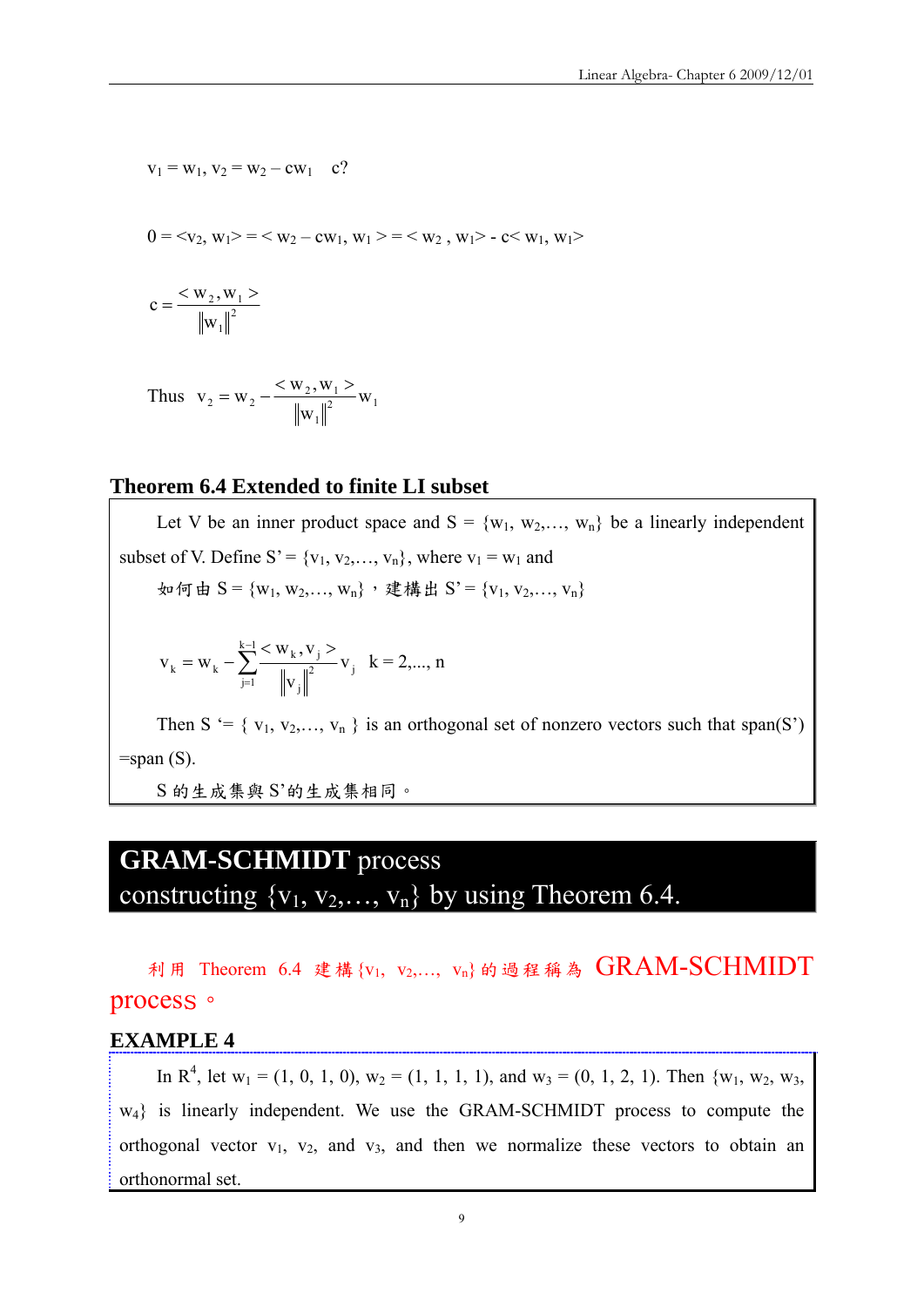以 GRAM-SCHMIDT process 由 w<sub>1</sub> = (1, 0, 1, 0) 、w<sub>2</sub> = (1, 1, 1, 1)與 w<sub>3</sub> = (0, 1, 2,  $1$ 建構 v<sub>1</sub>、 v<sub>2</sub> 與 v<sub>3</sub>,進而正規化,以獲得 orthonormal set。 Take  $v_1 = w_1 = (1, 0, 1, 0)$  $v_1 = ... = (0,1,0,1)$ v  $V_2 = W_2 - \frac{\langle W_2, V_1 \rangle}{\| \| \|^2} V_1$ 1  $v_2 = W_2 - \frac{\langle W_2, V_1 \rangle}{\| W_1 \|^{2}} V_1 = ...$  $v_2 = ... = (-1,0,1,0)$ v  $v_1 - \frac{W_3 V}{W_1}$ v  $V_3 = W_3 - \frac{\langle W_3, V_1 \rangle}{\| \| \|^2} V_1 - \frac{\langle W_3, V_2 \rangle}{\| \| \|^2} V_2$ 2  $v_1$   $-v_1$   $-\frac{w_3 v_2}{u u^2}$ 1  $S_3 = W_3 - \frac{\langle W_3, V_1 \rangle}{\| W_1 \|^{2}} V_1 - \frac{\langle W_3, V_2 \rangle}{\| W_1 \|^{2}} V_2 = ... = (-1)^{2}$ To obtain the orthonormal basis  $v_1 = \frac{1}{\sqrt{2}}(1,0,1,0)$ v  $u_1 = \frac{1}{||u||^2} v_1$ 1  $_1 = \frac{1}{1 - 12} V_1 =$  $v_2 = \frac{1}{\sqrt{2}}(0,1,0,1)$ v  $u_2 = \frac{1}{|x - y|^2} v_2$ 2  $v_2 = \frac{1}{|v_2 - v_2|} v_2 =$  $v_3 = \frac{1}{\sqrt{2}}(-1,0,1,0)$ v  $u_3 = \frac{1}{||u||^2}v_3$ 3  $y_3 = \frac{1}{|x_3|^2} v_3 = \frac{1}{\sqrt{2}}(-$ 

### **EXAMPLE 5**

Let V = P(R) with the inner product  $\langle f(x), g(x) \rangle = \int_{-}^{1}$  $\int_{1}^{1} f(t)g(t)dt$ , and consider the subspace  $P_2(R)$  with the standard ordered basis β. We use the GRAM-SCHMIDT process to replaceβ by an orthogonal basis  $\{v_1, v_2, v_3\}$  for  $P_2(R)$ , and use this orthogonal basis to obtain an orthnormal basis for  $P_2(R)$ .

 $\cup$  GRAM-SCHMIDT process 由 standard ordered basis β ={1, x, x<sup>2</sup>}建構 v<sub>1</sub> · v<sub>2</sub> 與 v3,進而正規化,獲得 orthonormal set。

Take 
$$
v_1 = 1
$$
. Then  $||v_1||^2 = \int_{-1}^{1} 1^2 dt = 2$ , and  $\langle x, v_1 \rangle = \int_{-1}^{1} t \cdot 1 dt = 0$ .  
\nThus  $v_2 = x_2 - \frac{\langle v_1, x \rangle}{||v_1||^2} v_1 = x - \frac{0}{2} = x$ .  
\nFurthermore  $\langle x^2, v_1 \rangle = \int_{-1}^{1} t^2 \cdot 1 dt = \frac{2}{3}$  and  $\langle x^2, v_2 \rangle = \int_{-1}^{1} t^2 \cdot 1 dt = 0$ .

Therefore

$$
v_3 = x^2 - \frac{< x^2, v_1 >}{\left\|v_1\right\|^2} v_1 - \frac{< x^2, v_2 >}{\left\|v_2\right\|^2} v_2 = ... = x^2 - \frac{1}{3}.
$$

We conclude that  $\{1, x, x^2 - \frac{1}{3}\}$  is an orthogonal basis for P<sub>2</sub>(R).

To obtain the orthonormal basis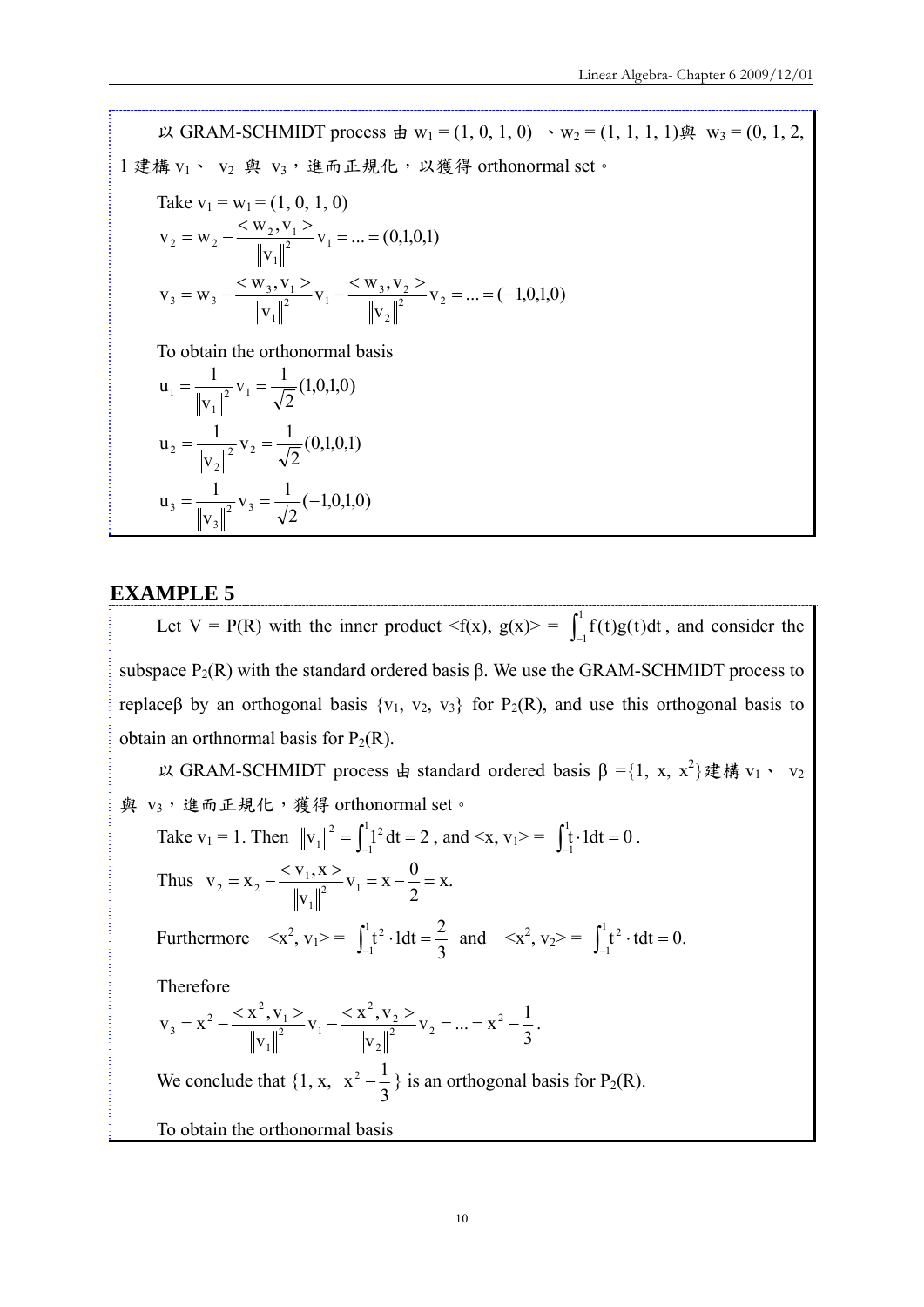$$
u_1 = \frac{1}{\|v_1\|^2} v_1 = \frac{1}{\sqrt{\int_{-1}^1 2 dt}} = \frac{1}{\sqrt{2}}
$$
  

$$
u_2 = \frac{1}{\|v_2\|^2} v_2 = \frac{x}{\sqrt{\int_{-1}^1 t^2 dt}} = \sqrt{\frac{3}{2}} x
$$
  

$$
u_3 = \frac{1}{\|v_3\|^2} v_3 = \sqrt{\frac{5}{8}} (3x^2 - 1)
$$

# **Legendre polynomials**

Applying the GRAM-SCHMIDT orthogonalization process to the basis  $\{1, x, x^2,...\}$  for P(R), we obtain an orthogonal basis whose elements are called the Legendre polynomials.

當 β ={1, x, x2, ....},則建構所得的正交基底其元素稱為 Legendre polynomials.

### **Theorem 6.5**

Let V be a nonzero finite-dimensional inner product space. Then V has an orthonormal basis β. Furthermore, if  $\beta = \{v_1, v_2, \dots, v_n\}$  and  $x \in V$ , then  $V$ 為非零有限維度的內積空間, $β$ 為 orthonormal basis,則  $V$  內的 x 可寫成  $=\sum_{i=1}^{ } < x, v_i >$ n  $i = 1$  $x = \sum x_i, v_i > v_i$  — 種 linear combination.

### **EXAMPLE 6**

We use Theorem 6.5 to represent the polynomial  $f(x) = 1 + 2x + 3x^2$  as a linear combination of the vectors in the orthonormal basis  $\{u_1, u_2, u_3\}$  for  $P_2(R)$  obtained in EXAMPLE 5. Observe that

利用 Theorem 6.5 將 f(x)表達成 Example 5 所得到的 orthonormal basis {u1, u2, u3} 的線性組合。

$$
< f(x), u_1 > = \int_{-1}^{1} \frac{1}{\sqrt{2}} (1 + 2t + 3t^2) dt = 2\sqrt{2}
$$
  

$$
< f(x), u_2 > = \int_{-1}^{1} \sqrt{\frac{3}{2}} t (1 + 2t + 3t^2) dt = \frac{2\sqrt{6}}{3}
$$
  

$$
< f(x), u_3 > = \int_{-1}^{1} \sqrt{\frac{5}{8}} (3t^2 - 1)(1 + 2t + 3t^2) dt = \frac{2\sqrt{10}}{5}
$$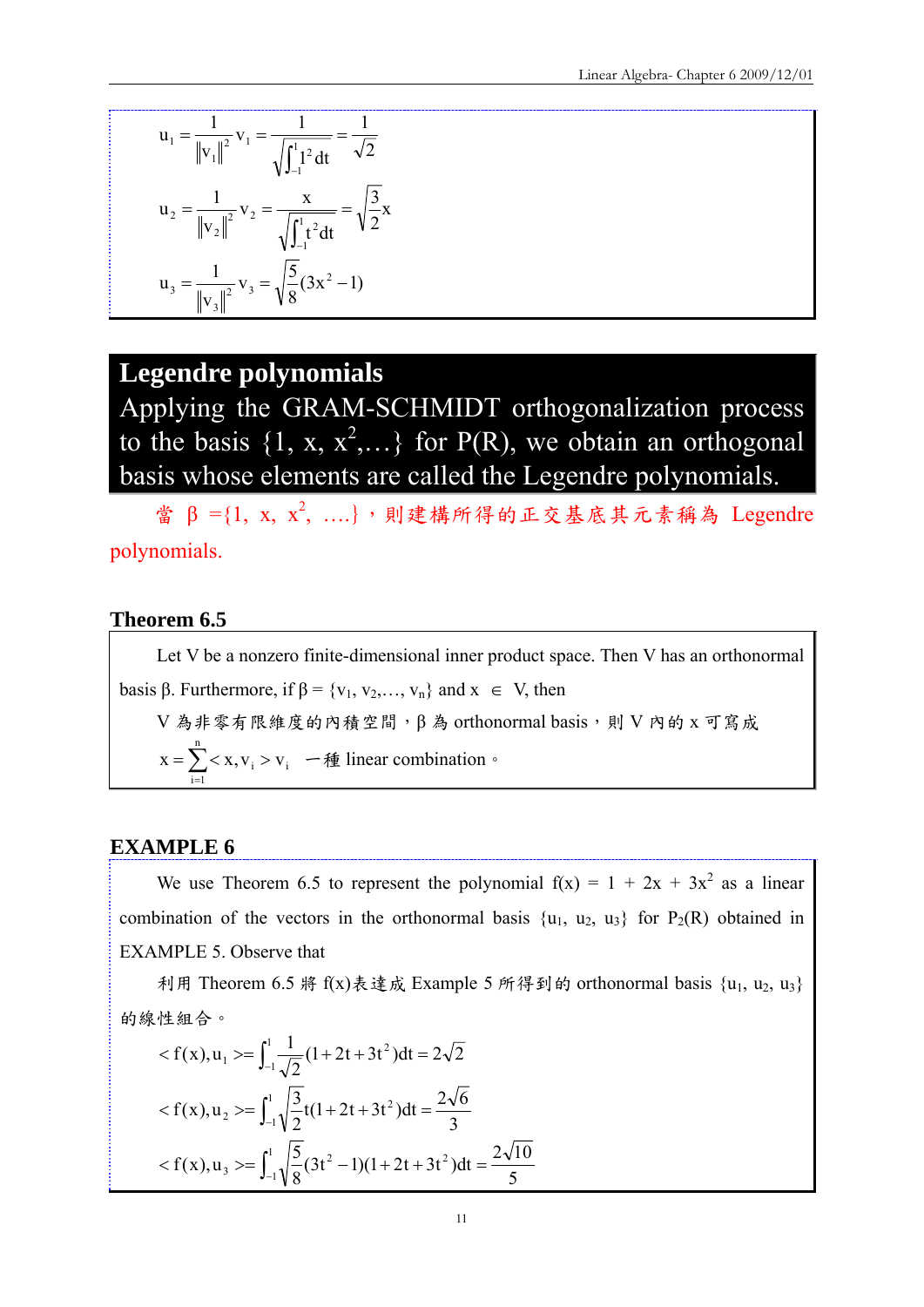Therefore 
$$
f(x) = 2\sqrt{2}u_1 + \frac{2\sqrt{6}}{3}u_2 + \frac{2\sqrt{10}}{5}u_3
$$

### **Corollary to Theorem 6.5**

Let V be a finite-dimensional inner product space with an orthonormal basis  $\beta = \{v_1,$  $v_2, \ldots, v_n$  . Let T be a linear operator on V, and let  $A = [T]_\beta$ . Then for any i and j,  $A_{ij} =$ 

 $V$ 為一有限維度內積空間, $β$ 為 orthonormal basis, T為 V 上線性運算子, A 為 其矩陣表示式,則矩陣內的元素 Aij 為 $A_{ij} = < T(v_j), v_i >$ 。

### **DEFINITION Fourier coefficients**

Let  $\beta$  be an orthonormal subset of an inner product space V, and let  $x \in V$ . We define the **Fourier coefficients** of x relative to  $\beta$  to be the scalars  $\langle x, y \rangle$ , where  $y \in \beta$ . β 為 V 內一組 orthonormal subset,V 內的 x 相對於 β 的 **Fourier coefficients** 為

 $\langle x, y \rangle$  .

Let  $f_n(t) = e^{int}$ , where  $0 \le t \le 2\pi$ .  $S = \{f_n: n \text{ is an integer}\}\)$ . The nth Fourier coefficient for a continuous function  $f \in V$  relative to S is

$$
c_n = \text{} = \frac{1}{2\pi} \int_0^{2\pi} f(t) e^{-int} dt \; .
$$

定義 V 內函數 f 相對於 S = {  $f_n$ : n is an integer} 的 Fourier coefficients 為  $c_n = \langle f_n \rangle$  $=\frac{1}{2\pi}\int_0^{2\pi} f(t)e^{-t}$  $\pi$ 2  $\int_0^{2\pi} f(t)e^{-int}dt$ 2  $\frac{1}{2} \int_{0}^{2\pi} f(t) e^{-int} dt$ 

### **EXAMPLE 7**

Let  $S = \{ f_n : n \text{ is an integer} \}$ . In EXAMPLE 9 of Section 6.1. S was shown to be an orthonormal set in H. We compute the Fourier coefficients of  $f(t) = t$  relative S. Using integration by parts, we have,

f(t) = t 相對於 S 的 Fourier coefficients。 for  $n \neq 0$ , in  $f_1 f_n \geq \frac{1}{2\pi} \int_0^{2\pi} t e^{int} dt = ... = \frac{-1}{\pi}$ 0 int  $\langle f, f_n \rangle = \frac{1}{2\pi} \int_0^{2\pi} t e^{int} dt = ... = \frac{-1}{\text{in}}$  and, for  $n = 0$ ,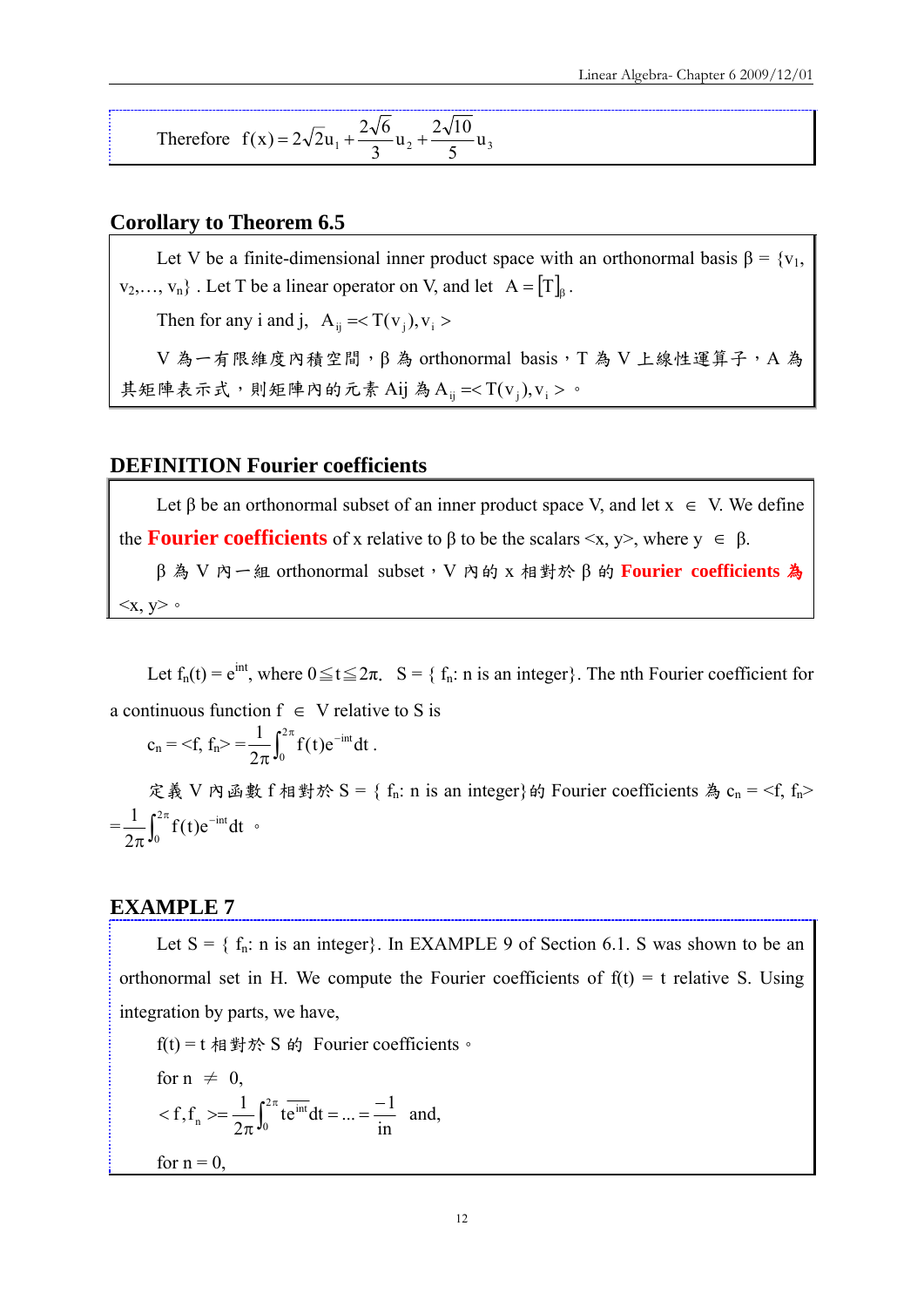$$
=\frac{1}{2\pi}\int_0^{2\pi}t(1)dt=...=\pi\;.
$$

### **DEFINITION Orthogonal complement** 正交補集

Let S be a nonempty subset of an inner product space V. We define  $S^{\perp}$  (read "S perp" to be of all vectors in V that are orthogonal to every vector in S; that is,  $S^{\perp} = \{ x \in V :$  $\langle x, y \rangle = 0$  for all  $y \in S$ . The set S<sup>⊥</sup> is called the **orthogonal complement** of S. S⊥是所有在 V 內且與 S 內每一向量正交的向量組成的集合。

### **EXAMPLE 8**

 ${0}^{\perp}$  = V and V<sup> $\perp$ </sup> = {0} for any inner product space V.

### **EXAMPLE 9**

If  $V = R^3$  and  $S = \{e_3\}$ , the  $S^{\perp}$  equals to the xy-plane.

#### NEXT..

Consider the problem in  $R<sup>3</sup>$  of finding the distance from a point P to a plane W. The desired distance is clearly given by  $||y - u||$ . The vector  $z = y - u$  is orthogonal to every vector in W, and so  $z \in W^{\perp}$ .

在  $R^3$  中找出一點  $P$  到一平面  $W$  的距離?若令  $y$  為由  $0$  到  $P$  的向量, 則問題可以 說成:在平面 W 上找最靠近 y 的向量 u,且距離為 |y-u||。由下圖可知,向量 z = y-u 與 W 上的每一向量均正交,所以  $z \in W^{\perp}$ 。

### **HOW to find u ?**

#### **Theorem 6.6 FINDING u**

Let W be a finite-dimensional subspace of an integer product space V, and let  $\in V$ . Then there exist unique vectors  $u \in W$  and  $z \in W^{\perp}$  such that  $y = u + z$ . Furthermore, if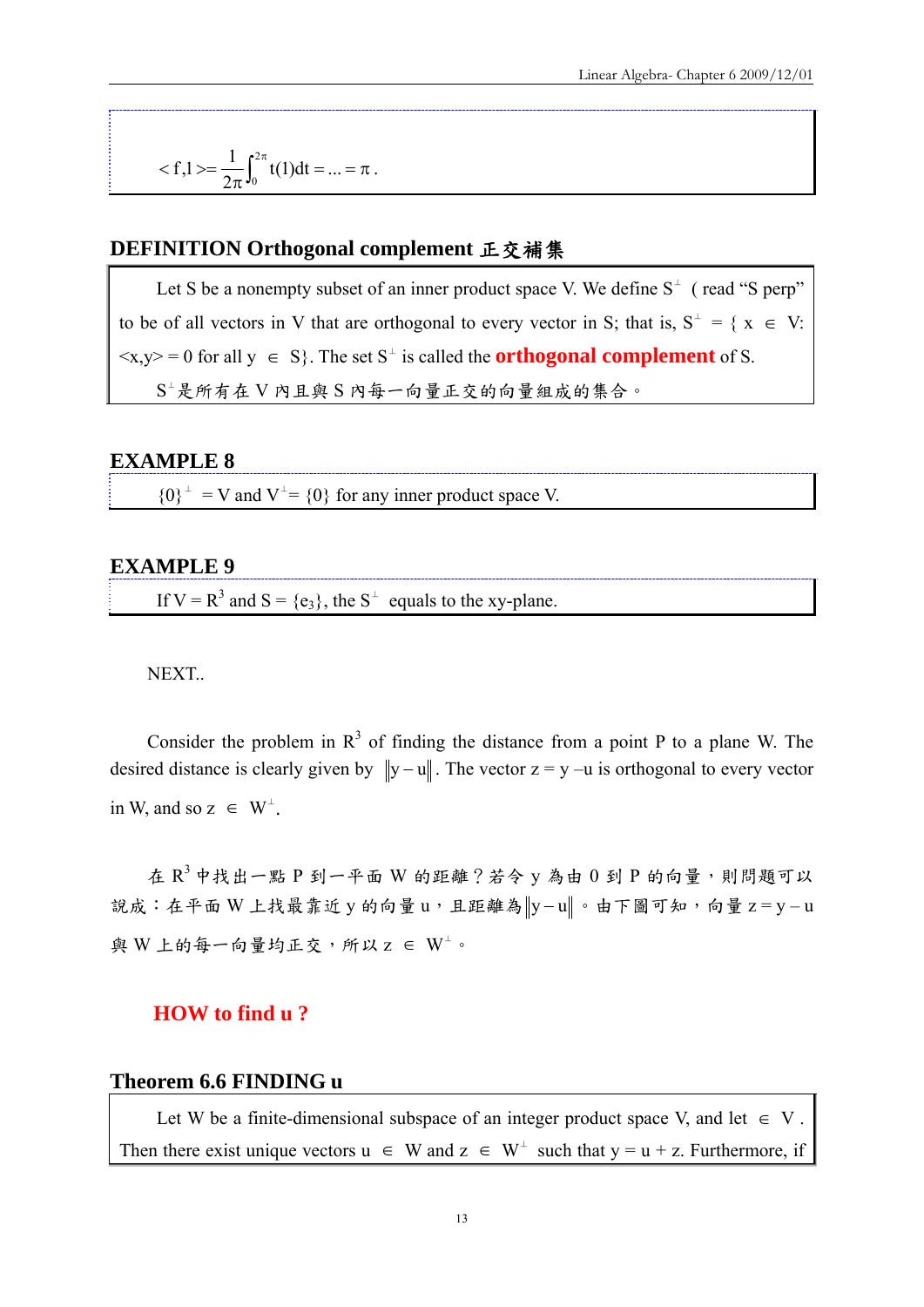${v_1, v_2,...,v_k}$  is an orthonormal basis for W, then  $=\sum_{i=1}$  < y, v<sub>i</sub> > n  $i = 1$  $u = \sum_{i} < y, v_{i} > v_{i}$ 



### **Corollary to Theorem 6.6**

In the notation of Theorem 6.6, the vector u is the unique vector in W that is "closest" to y; that is, for any  $x \in W$ ,  $||y - x|| \ge ||y - u||$ , and this inequality is an equality if and only

of  $x = u$ .

與 y 最接近者為 u。即對於任意 x 而言,  $||y - x|| \ge ||y - u||$ 。

**The vector u is called the orthogonal projection of y on W.**  向量 **u** 為 **y** 在 **W** 上的正交投影。

### **EXAMPLE 10**

Let  $V = P_3(R)$  with the inner product  $\langle f(x), g(x) \rangle = \int_{-}^{1}$  $f(x), g(x) \rightleftharpoons \int_{-1}^{1} f(t)g(t)dt$  for all  $f(x), g(x) \in V$ . We compute the orthogonal projection  $f_1(x)$  of  $f(x) = x^3$  on  $P_2(R)$ . 計算 $f(x)$ 在 $P_2(R)$ 上的正交投影? By EXAMPLE 5,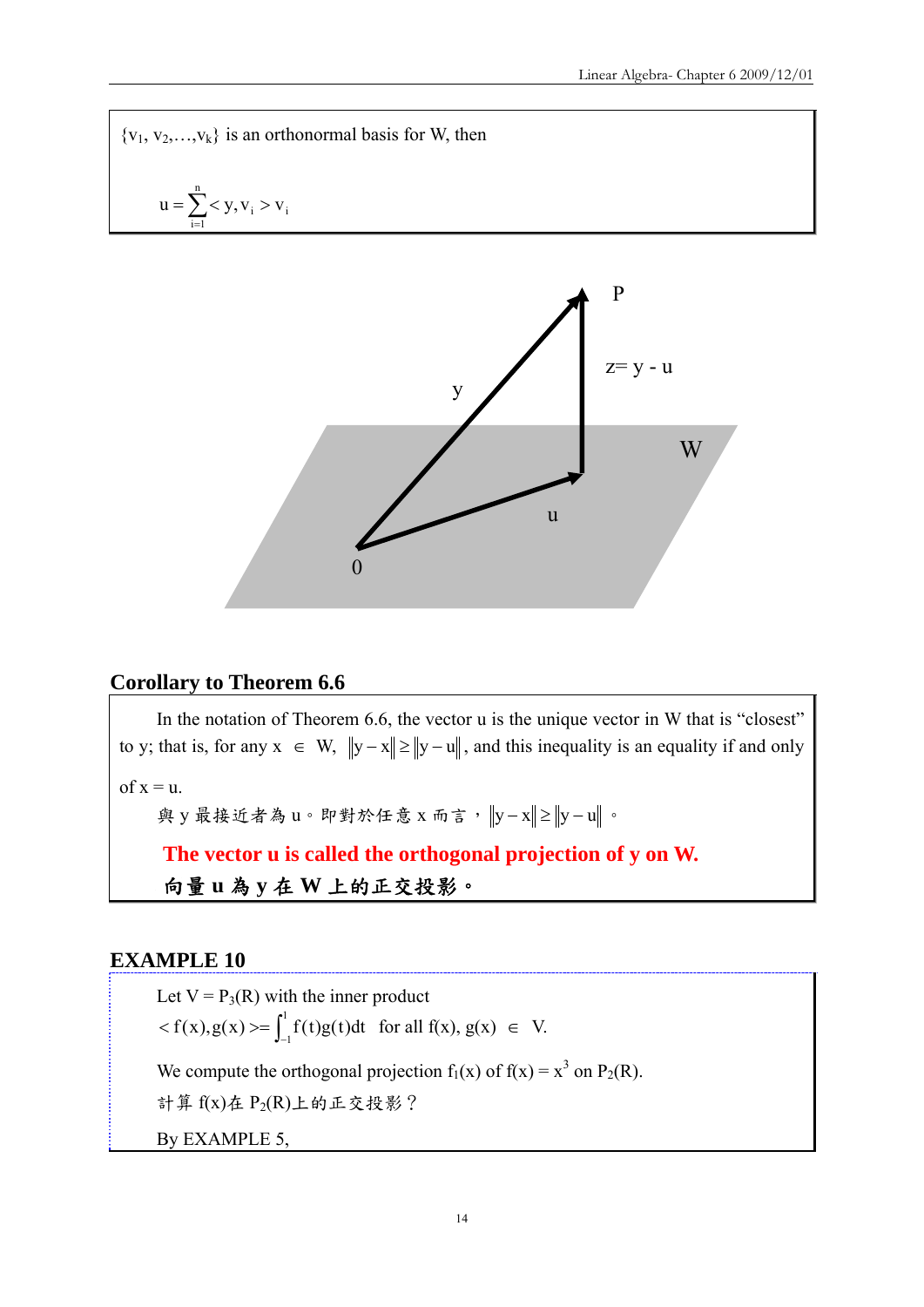$$
\{u_1, u_2, u_3\} = \{\frac{1}{\sqrt{2}}, \sqrt{\frac{3}{2}}x, \sqrt{\frac{5}{8}}(3x^2 - 1)\} \text{ is an orthonormal basis for } P_2(R).
$$

For these vectors, we have

$$
\langle f(x), u_1 \rangle = \int_{-1}^{1} t^3 \frac{1}{\sqrt{2}} dt = 0
$$
  

$$
\langle f(x), u_2 \rangle = \int_{-1}^{1} t^3 \sqrt{\frac{3}{2}} t dt = \frac{\sqrt{6}}{5}
$$
  

$$
\langle f(x), u_3 \rangle = \int_{-1}^{1} t^3 \sqrt{\frac{5}{8}} (3t^2 - 1) dt = 0
$$
  
Hence  $f_1(x) = \langle f(x), u_1 \rangle = u_1 + \langle f(x), u_2 \rangle = u_2 + \langle f(x), u_3 \rangle = u_3 = \frac{3}{5}x$ 

### **Theorem 6.7**

Suppose that  $S = \{v_1, v_2, ..., v_k\}$  is an orthonormal set in an n-dimensional inner product space V. Then (a) S can be extened to an orthonormal basis  $\{v_1, v_2, \ldots, v_k, v_{k+1}, v_{k+2}, \ldots, v_n\}$  for V. (b) If W = span(S), then  $S_1 = \{v_{k+1}, v_{k+2}, \ldots, v_n\}$  is an orthonormal basis for  $W^{\perp}$ .

(c) If W is any subspace of V, then dim(V) = dim(W) + dim(W<sup>⊥</sup>).

# **6-3 THE ADJOINT OF A LINEAR OPERATOR**

The conjugate transpose of a matrx A: 矩陣 A 的共軛轉置矩陣為 A\*。

Now, we define a related linear operator T on V called the adjoint of T, whose matrix representation with respect to any orthonormal basis β for V is  $[T]_6^*$ 

定義 linear operator T 的伴隨運算子 $[T]_{\scriptscriptstyle \rm B}^*$ 。

### **Theorem 6.8**

Let V be a finite-dimensional inner product space over F, and let g:  $V \rightarrow F$  be a linear transformation. Then there exits a unique vector  $y \in V$  such that  $g(x) = \langle x, y \rangle$  for all x  $\in V.$ 

 $V$  內存在唯一向量 y, 使得  $g(x) = \langle x, y \rangle \circ \nleftrightarrow x$  為  $V$  中任一向量。

### **EXAMPLE 1**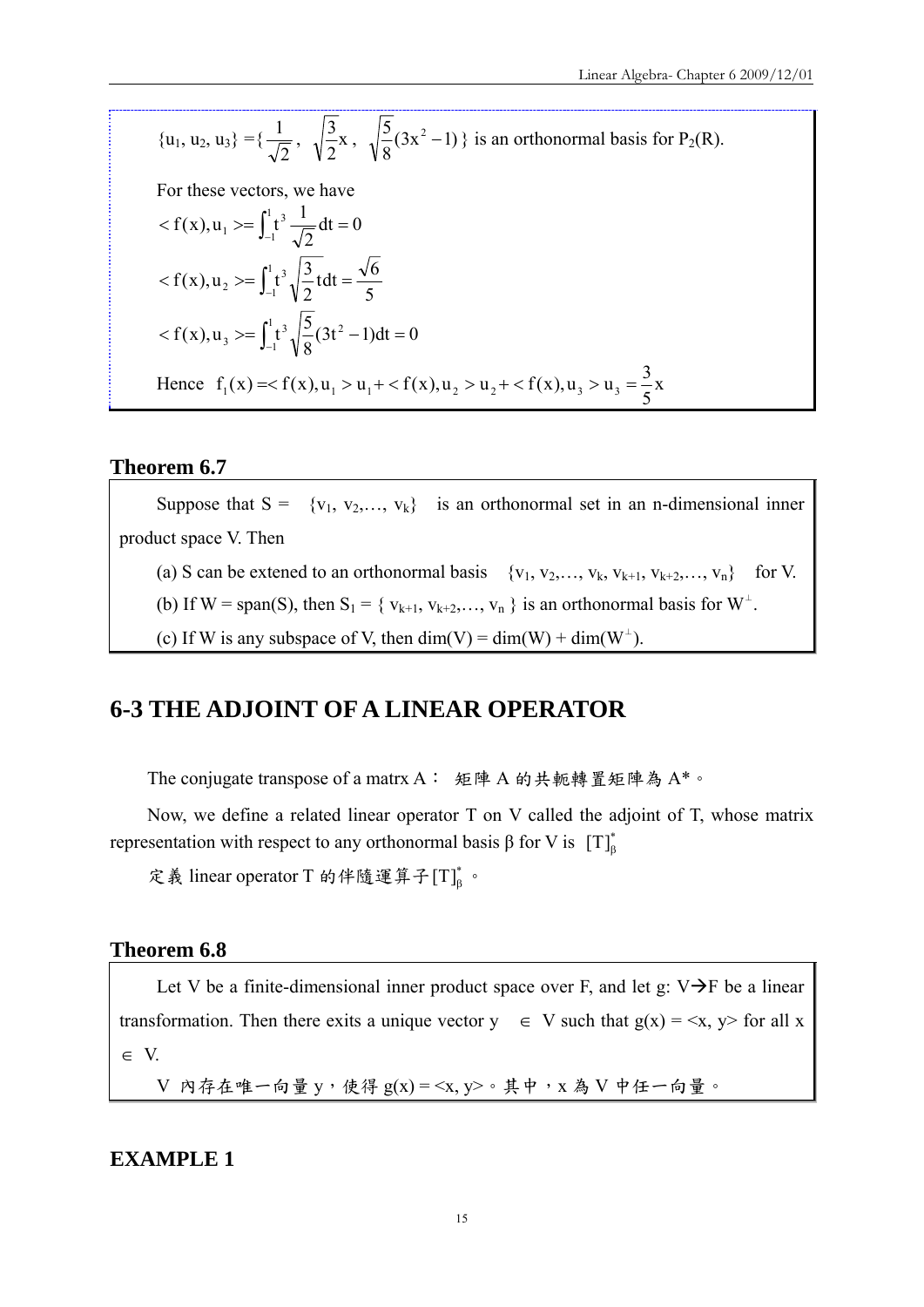Define g:  $R^2 \rightarrow R$  by g(a<sub>1</sub>, a<sub>2</sub>) = 2a<sub>1</sub> + a<sub>2</sub>; clearly g is linera transformation. g 是由 R<sup>2</sup>→R 的一個 linear transformation,定義為 g(a<sub>1</sub>, a<sub>2</sub>) = 2a<sub>1</sub> + a<sub>2</sub>。 Let  $\beta = \{e_1, e_2\}$ , and let  $y = g(e_1)e_1 + g(e_2)e_2 = 2e_1 + e_2 = (2, 1)$ . Then  $g(a_1, a_2) = \langle (a_1, a_2), (b_1, b_2), (c_2, b_1), (d_2, b_2), (e_2, b_2), (f_1, f_2), (g_2, f_1), (h_2, f_2), (h_1, h_2), (i_2, h_2), (j_2, h_2), (k_2, h_2), (k_2, h_2), (l_1, l_2), (l_2, h_2),$  $a_2$ ),  $(2, 1)$  > = 2 $a_1$  +  $a_2$ .

### **Theorem 6.9**

Let V be a finite-dimensional inner product space, and let T be a linear operator on V. Then there exists a unique function  $T^*$ : V $\rightarrow$ V such that  $\langle T(x), y \rangle = \langle x, T^*(y) \rangle$  for all x, y  $\in$  V. Furthermore, T<sup>\*</sup> is linear. 對 V 內所有 x 與 y 而言存在唯一函數 T<sup>\*</sup>, 使得<T(x), y> = <x, T<sup>\*</sup>(y)>。

Theorem 6.9 所稱 Linear operator  $T^*$ , 為 T 的伴隨 (Adjoint of the operator T)  $\cdot$ 

T\* is the unique operator on V satisfying  $\langle T(x), y \rangle = \langle x, T^*(y) \rangle$  for all x, y  $\in V$ . Note that we also have

$$
\langle x, T(y) \rangle = \langle T(y), x \rangle = \langle y, T^*(x) \rangle = \langle T^*(x), y \rangle.
$$

### **Theorem 6.10**

Let V be a finite-dimensional inner product space, and let  $\beta$  be an orthonormal basis for V. If T is a linear operator on V, then  $[T^*]_{\beta} = [T]_{\beta}^*$ .

### **Corollary to Theorem 6.10**

Let A be an nn matriox. Then  $L_{A^*} = (L_A)^*$ .

### **EXAMPLE 2**

Let T be the linear operator on C<sup>2</sup> defined by T( $a_1$ ,  $a_2$ ) = ( $2ia_1 + 3a_2$ ,  $a_1 - a_2$ ). If  $\beta$  is the standard ordered basis for  $C^2$ , then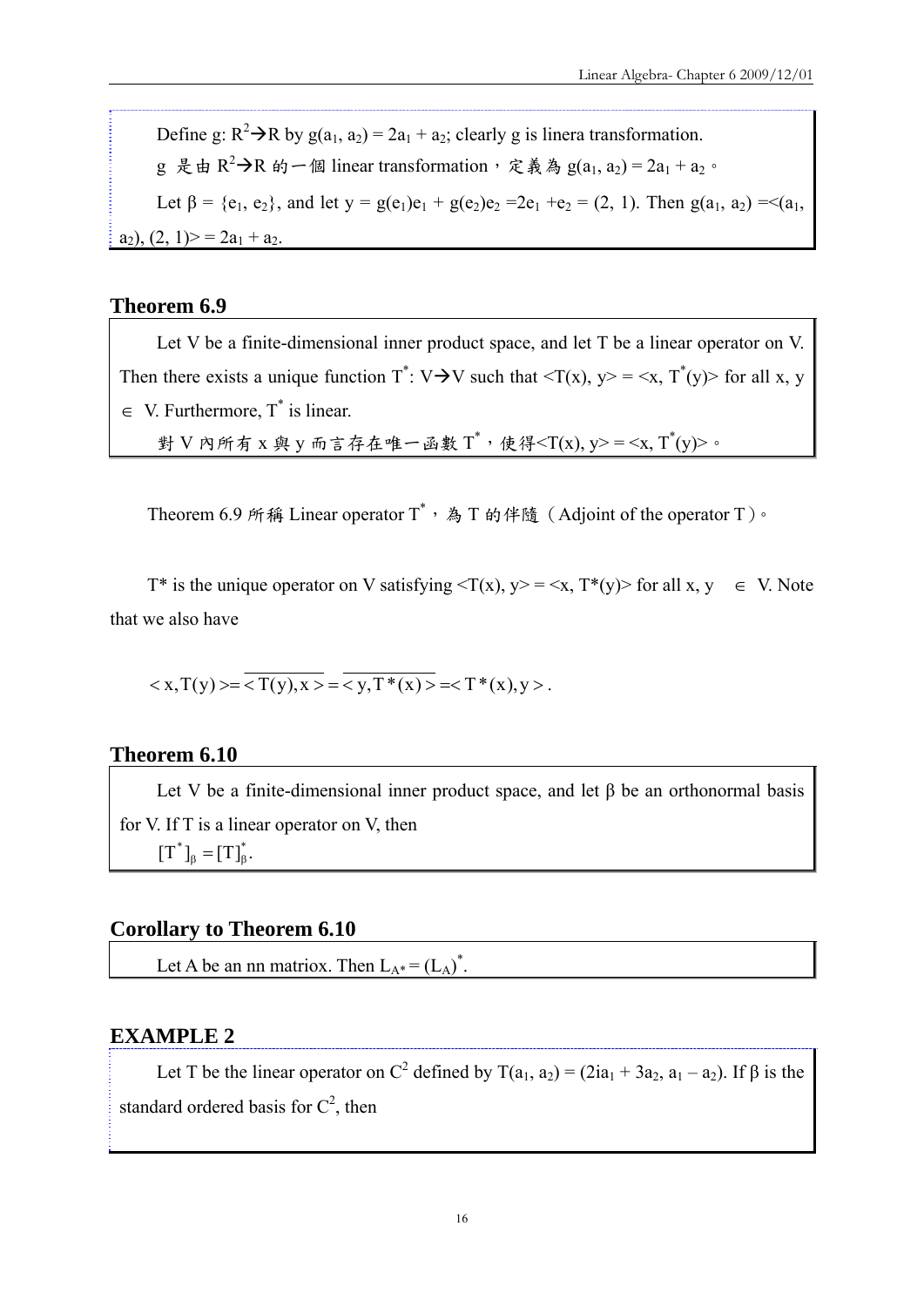$\begin{bmatrix} 1 & -1 \end{bmatrix}$ . 2i 3  $[T]_{\beta} = \begin{vmatrix} 1 & 1 \\ 1 & -1 \end{vmatrix}$  $\overline{\phantom{a}}$  $\begin{vmatrix} 2i & 3 \\ 1 & -1 \end{vmatrix}$ L  $\beta = \begin{vmatrix} 2i & 3 \\ 1 & -1 \end{vmatrix}$ So  $\begin{vmatrix} 3 & -1 \end{vmatrix}$ .  $[T^*]_{\beta} = [T]_{\beta}^* = \begin{bmatrix} -2i & 1 \\ 3 & 1 \end{bmatrix}$  $\rfloor$  $\begin{vmatrix} -2i & 1 \\ 3 & -1 \end{vmatrix}$ L  $\mathsf{I}$  $\overline{a}$  $\overline{a}$  $_{\beta}$  =  $[T]_{\beta}^{*}$  = Hence  $T^*$  (a<sub>1</sub>, a<sub>2</sub>) = (-2ia<sub>1</sub> + a<sub>2</sub>, 3a<sub>1</sub> - a<sub>2</sub>)

### **Theorem 6.11**

Let V be a finite-dimensional inner product space, and let T and U be linear operator on V. Then

(a)  $(T + U)^* = T^* + U^*$ ; (b)  $(cT)^* = cT^*$  for any  $c \in F$ ;  $\text{(c)} \left( \text{T} \text{U} \right)^* = \text{U}^* \text{T}^*;$ (d)  $T^{**} = T$ ; (e)  $I^* = I$ .

### **Corollary to Theorem 6.11**

Let A and B be n×n matrice. Then (a)  $(A + B)*= A* + B*$ ; (b)  $(cA)^* = cA^*$  for any  $c \in F$ ;  $(c) (AB)^{*} = B^{*}A^{*};$ (d)  $A^{**} = A$ ; (e)  $I^* = I$ .

# **Approximation of function**

Many problems in the physical sciences and engineering involve approximating given functions by polynomials or by trigonometric functions.

利用多項式或三角函數來近似一已知函數。

For example, it may be necessary to approximate  $f(x) = e^x$  by a linear function of the form  $g(x) = a + bx$  over the interval [0,1], or by a trigonometric function of the form  $h(x)$  $=$  **a** + **b**×sinx + **c**×cosx over the interval  $[-\pi, +\pi]$ .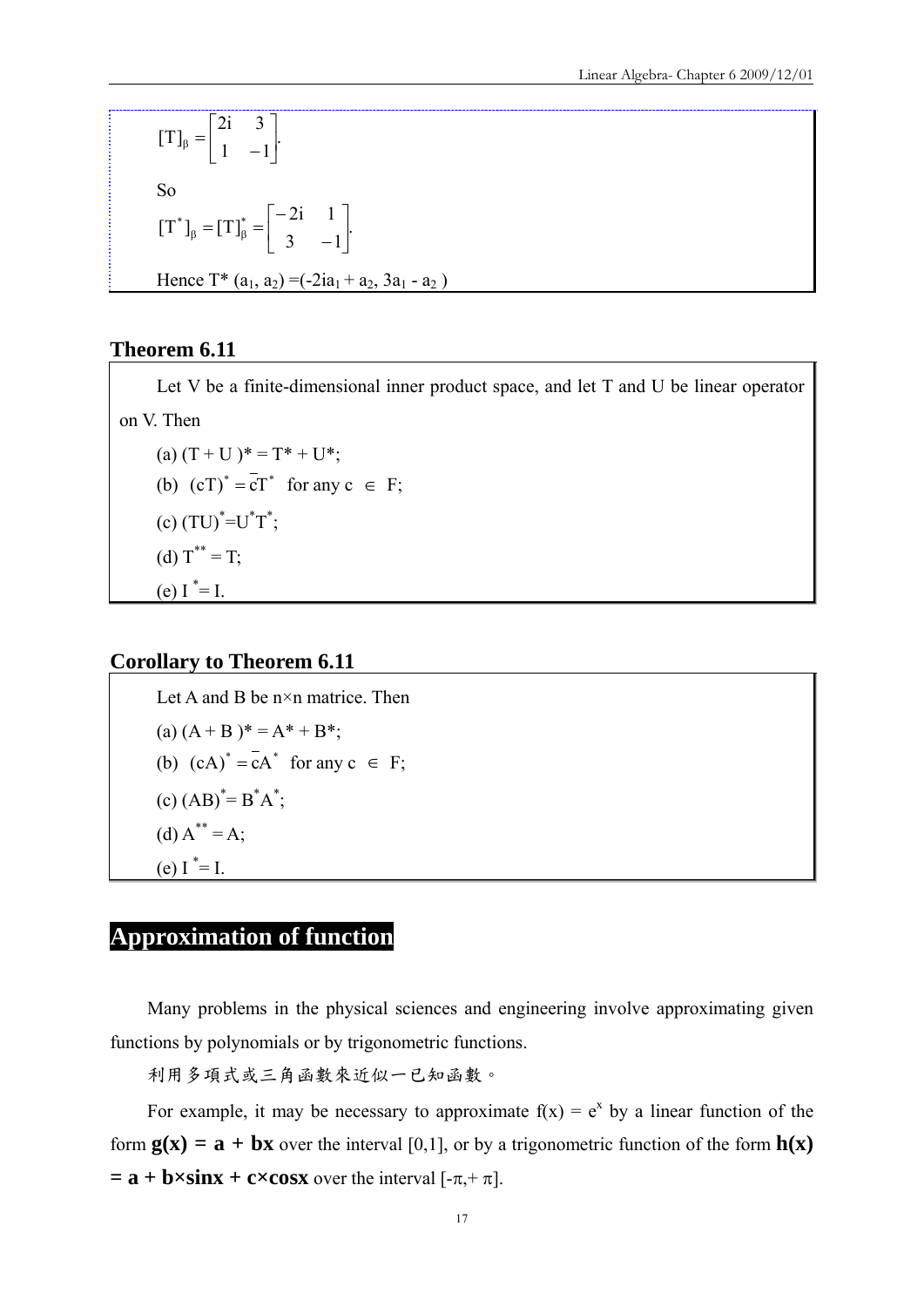Introducing the techniques for approximating functions.

# **Least-Squares Approximation**

Let  $C[a, b]$  be the vector space of continuous functions over the interval  $[a, b]$ , f be an element of  $C[a, b]$ , and W be a subspace of  $C[a, b]$ . The function g in W such that  $\int_0^1 [f(x) - g(x)]^2 dx$  is a minimum is called the **least-squares approximation** to f.

 $C[a, b]$ 是佈於 $[a, b]$ 由連續函數所組成的向量空間,f為向量空間 $C[a, b]$ 的元素, $W$ 為向量空間  $C[a, b]$ 的子空間,若 W 內一函數 g 能使得 $\int_0^1 [f(x)-g(x)]^2 dx$  最小者,稱為 f 的 **least-squares approximation**。

This approximation is called the least-squares approximation since the distance formula is based on squaring.

If U is a subspace of  $\mathbb{R}^n$  and if x defines a point in  $\mathbb{R}^n$ , then the element of U that is closed to x is proj $UX$ .

 $U$  內最接近  $x$  者, 寫成 proj $_{\rm{UL}}x \cdot U$  是  ${\rm R}^{\rm n}$  的子空間,  $x$  定義  ${\rm R}^{\rm n}$  的一點。

Hence, the least squares approximation to f in the subspace W is  $g=proj_W f$ . W 內最接近 f 者為 g, 寫成 g=projw f。

We build on the definition of proj<sub>U</sub>x to get an expression for proj<sub>W</sub>f.

- If  $\{u_1,...,u_m\}$  is an orthonormal basis for U, then we know that  $proj_{\mathfrak{U}} x = (x \cdot u_1)u_1 + (x \cdot u_2)u_2 + ... + (x \cdot u_m)u_m$
- Let  $\{g_1,...,g_m\}$  is an orthonormal basis for W. Replacing the dot product of  $R^n$  by the inner product of the function space we get  $proj_w f = \langle f, g_1 \rangle g_1 + \langle f, g_2 \rangle g_2 + ... + \langle f, g_n \rangle g_n$